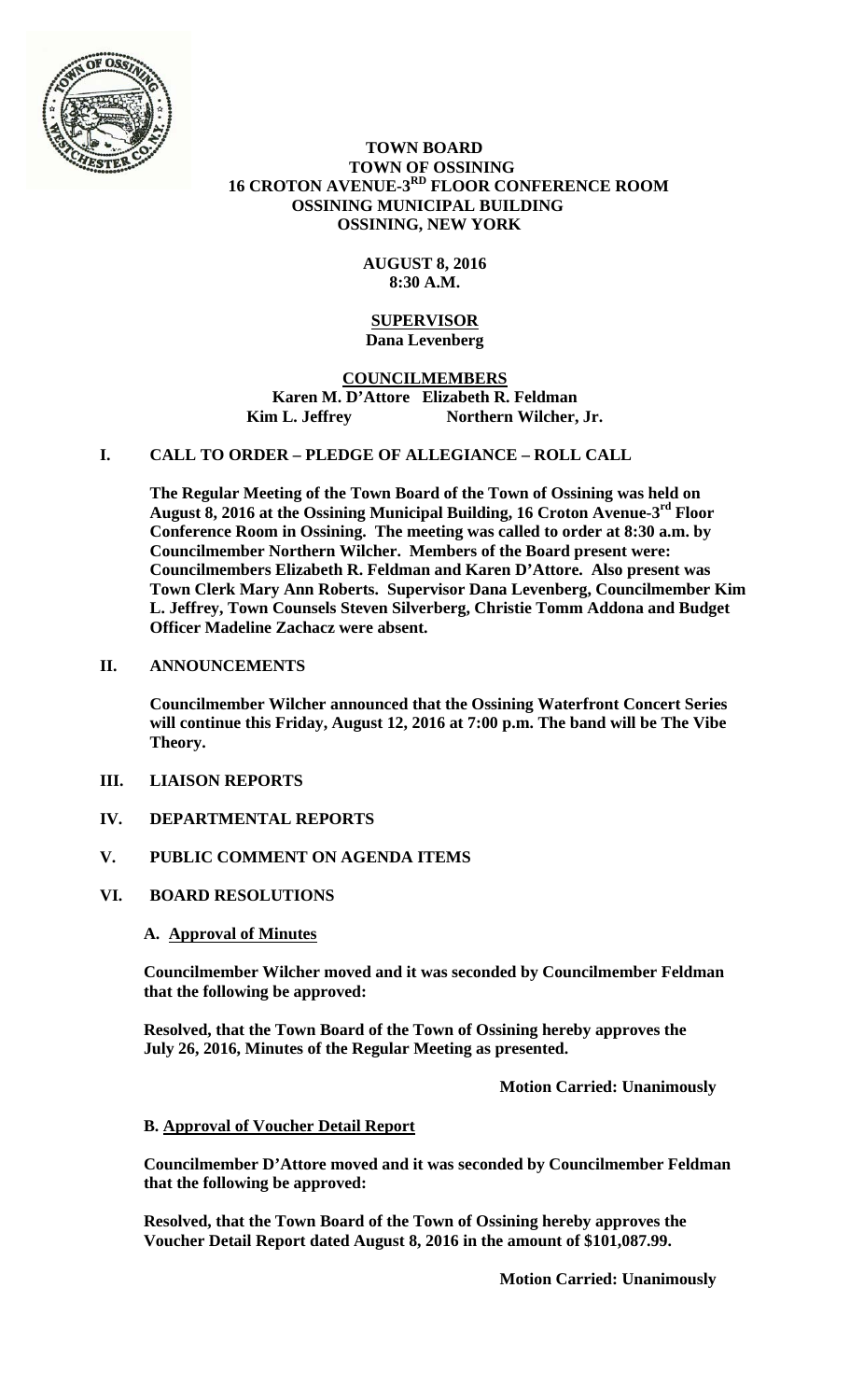**C. Approval of 2016 Cabaret License-Briarcliff Manor Restaurant & Catering Corporation- 25 Studio Hill Road Briarcliff Manor, Town of Ossining** 

**Councilmember D'Attore moved and it was seconded by Councilmember Feldman that the following be approved:** 

**Whereas, the Briarcliff Manor Restaurant & Catering Corporation has filed an application for a Cabaret License for the calendar year 2016; and** 

**Whereas, the Town Board has reviewed the application and attachments thereto, as well as reports from involved departments, including the Police Department and Building Department;** 

**Whereas, on July 26, 2016, the Town Board opened a Public Hearing on the subject cabaret application, at which time all persons interested were given an opportunity to speak on behalf of or in opposition to the cabaret application, and the public hearing was closed on July 26, 2016; now therefore be it** 

**Resolved, that the Town Board of the Town of Ossining hereby approves the application of the Briarcliff Manor Restaurant & Catering Corporation 25 Studio Hill Road Briarcliff Manor, in the Unincorporated Area of the Town of Ossining, for a Cabaret License, subject to the following limitations and conditions: Bands and/or DJ's in connections with functions. No more than 6 performers in a band. Patron dancing in connection with functions shall be allowed on Thursday through Saturday from Noontime until Midnight and Sunday through Wednesday from Noon until 11:00 p.m.** 

 **Motion Carried: Unanimously** 

#### **D. Finance- Audit- Town of Ossining 2015**

**Councilmember D'Attore moved and it was seconded by Councilmember Wilcher that the following be approved:** 

**RESOLVED, that the Town Board of the Town of Ossining hereby acknowledges that in accordance with Section 35 of the General Municipal Law, the 2015 Audit of the Town of Ossining Financial Statements and Supplementary Information has been distributed to and reviewed by the Town Board and said report shall be on file with the Office of the Town Clerk.** 

 **Motion Carried: Unanimously** 

**E. Personnel – Dale Cemetery, Seasonal Appointment**

**Councilmember Wilcher moved and it was seconded by Councilmember Feldman that the following be approved:** 

**Resolved, that the Town Board of the Town of Ossining hereby appoints Jose Felippelli, Ossining, to the seasonal position of laborer at Dale Cemetery, effective August 8th, 2016 at a rate of \$12.00 per hour.** 

 **Motion Carried: Unanimously** 

## **VII. CORRESPONDENCE TO BE RECEIVED AND FILED**

#### **VIII. MONTHLY REPORTS**

**Councilmember Wilcher moved and it was seconded by Councilmember Feldman that the following be approved:** 

**Resolved, that the Town Board of the Town of Ossining hereby accepts the following monthly reports:**